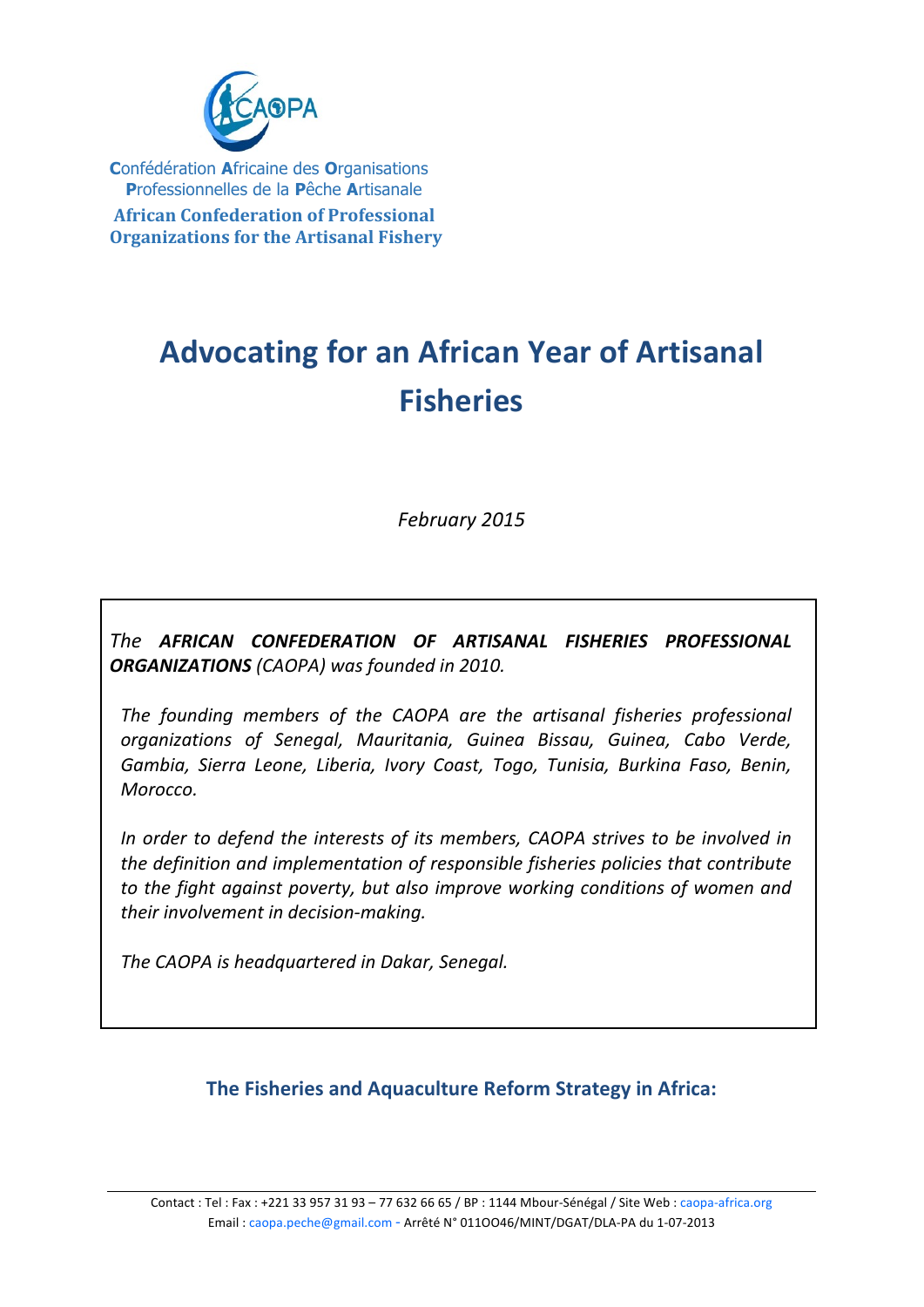# An opportunity to implement International Guidelines for sustainable **artisanal fisheries**

The address problems of governance in fisheries, that affect most African countries, the first Conference of African Ministers of Fisheries and Aquaculture, in 2011, recommended that Member states of the African Union consider the possibility of reform their fisheries policies and aquaculture.

The reform strategy which was developed subsequently identifies seven key objectives for the development of fisheries in Africa $^1$ , including:

- $\Rightarrow$  Improving the conservation and sustainable use of fisheries resources through the establishment of good governance. On this topic of good governance, it should be noted the recent commitment, under the impetus of Mauritania, currently presiding the African Union, to promote more transparency in fisheries in Africa.
- $\Rightarrow$  The development of sustainable artisanal fisheries by improving and strengthening the contribution of artisanal fisheries to poverty alleviation, food and nutritional security, and improving socio-economic benefits to fishing communities.

To achieve these goals, the active involvement of the African Union and its members, - as well as all stakeholders, in particular African artisanal fishing communities-, to implement international guidelines to promote sustainable artisanal fisheries in Africa, is necessary.

Therefore CAOPA is proposing that the African Union declares 2016 as the Year of African artisanal fisheries, with the aim of promoting the implementation of international guidelines for sustainable artisanal fisheries in the Pan-African level, in collaboration with all stakeholders, first and foremost African organizations representing the men and women who depend on fishing for their livelihood.

<u> 1989 - Jan Samuel Barbara, margaret e</u>

<sup>1</sup> http://www.africanfisheries.org/knowledge-output/policy-framework-and-reform-strategy-fisheries-andaquaculture-africa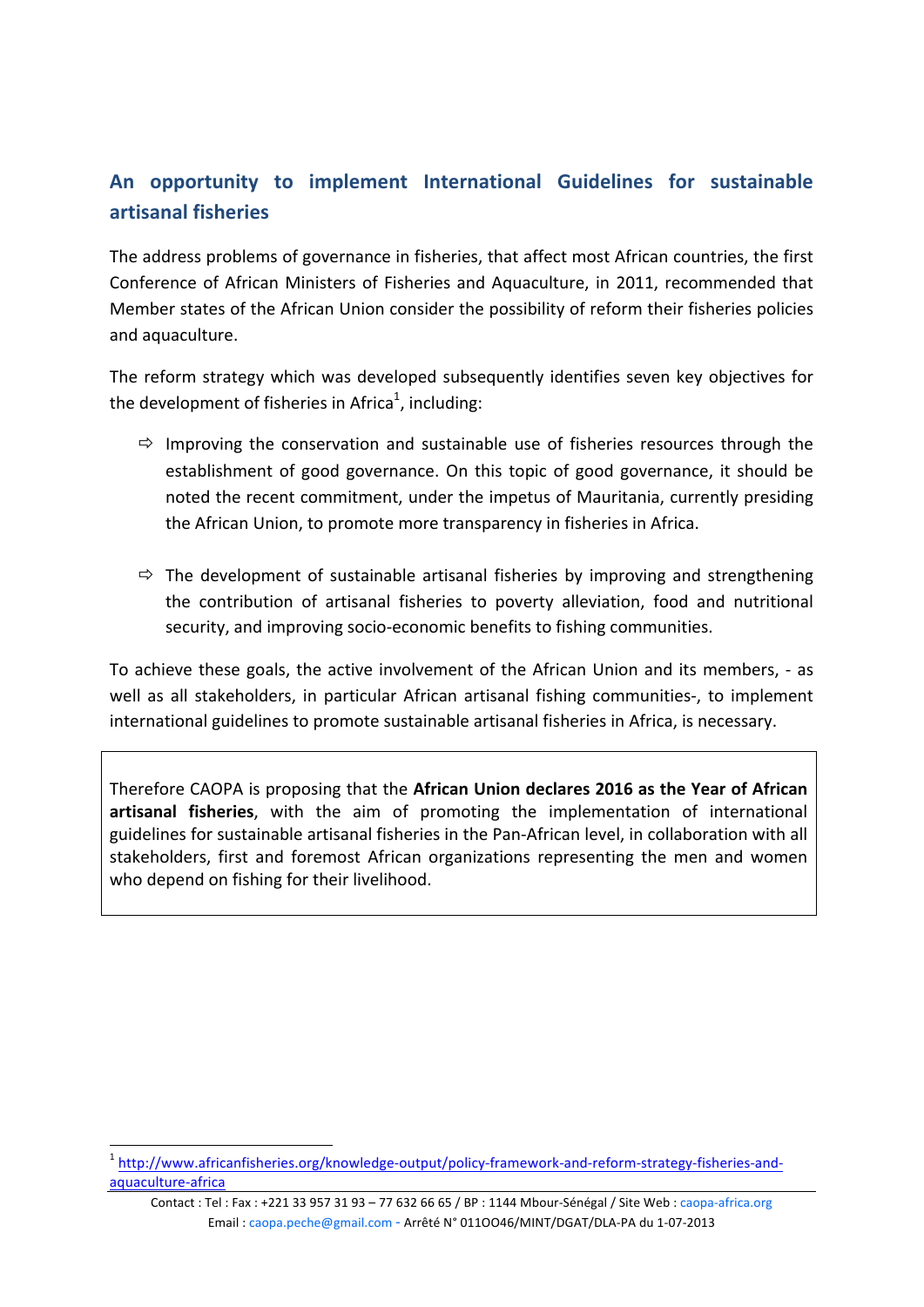## **The growing recognition of the importance of the artisanal fisheries sector**

The international community has shown that it recognizes the growing importance of artisanal fisheries, especially in the Declaration of the United Nations Conference on **Sustainable Development 2012** (Rio + 20): "The Future We Want ". This paper emphasizes the role of artisanal fishing as a "catalyst for sustainable development in this sector." The UN Declaration stresses the need to protect the rights of access of artisanal fisheries resources and coastal areas on which it depends to live.

Similar provisions are also contained in the **Voluntary Guidelines on Responsible** Governance of Tenure of Land, Fisheries and Forests in the Context of National Food **Security**. For FAO, 'the application of these guidelines would establish the conditions under which fishermen access to fish resources, which foster more concern to protect and promote the sustainable management of the resource. In addition, the Guidelines provide a framework to overcome obstacles such as illiteracy, health problems, lack of access to traditional livelihoods and deprivation of civil and political liberties, all of which not only hinder development, but also fuel the race for fish and contribute significantly to overfishing'.

Finally, the greater recognition of the importance of artisanal fishing has been achieved by the adoption in June 2014 of the **Voluntary Guidelines to ensure the sustainability of the** artisanal fisheries in the context of food security and eradicating of poverty. The Guidelines seek to strengthen the contribution of fisheries to food security and nutrition. They also aim to promote equity and improve the socioeconomic situation of artisanal fishing communities, and responsible fisheries management. Finally, they incorporate in their approach the impacts of climate change on coastal fishing communities.

However, in order for these guidelines to become effective tools for change, especially for African artisanal fisheries, it is necessary that African governments, donor agencies, professional organizations and civil society organizations engage and invest in their **implementation.**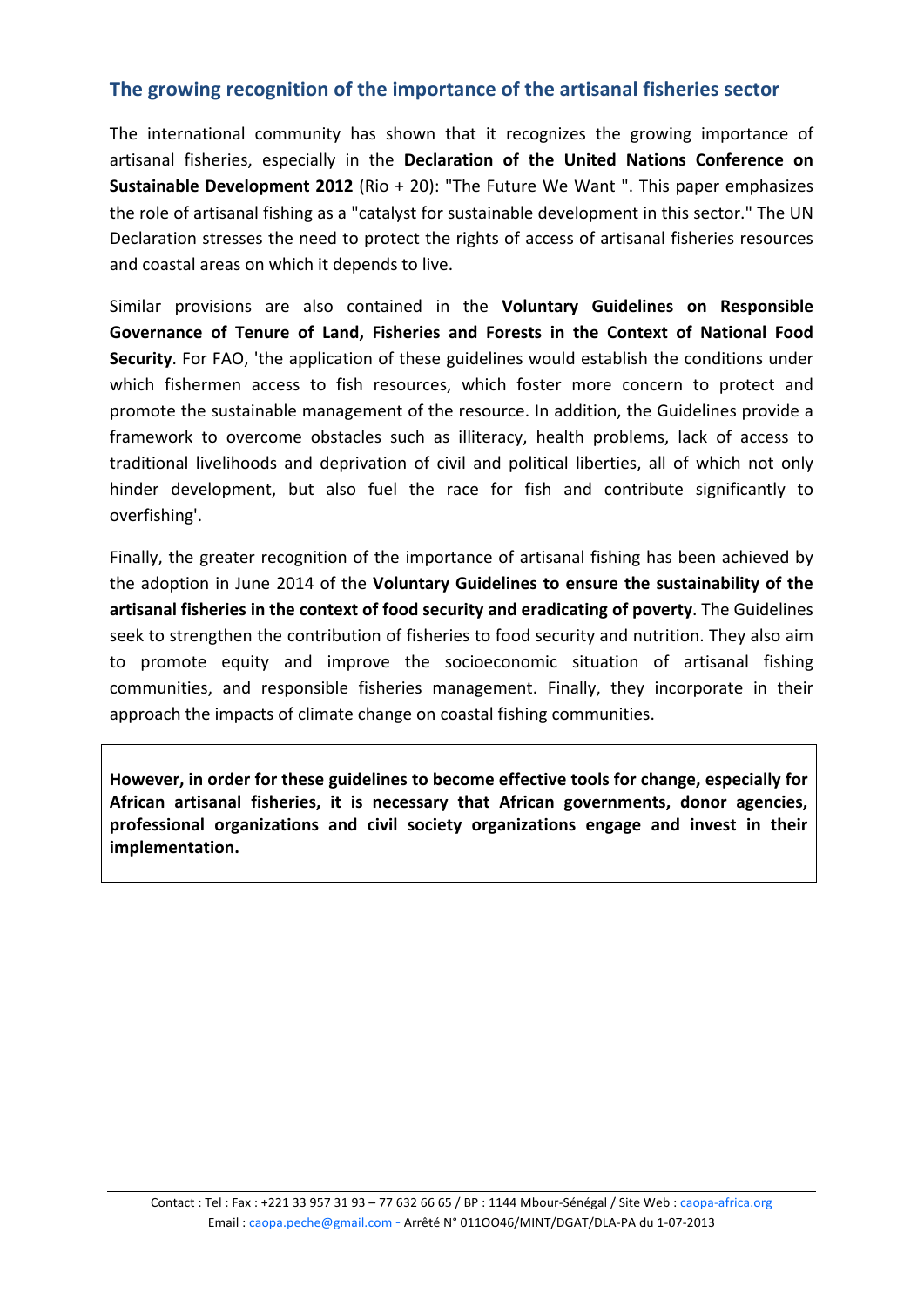# **Artisanal Fisheries:**

# **An asset for African countries to face the challenges of sustainable development**

#### $\Rightarrow$  Job creation and fight against poverty

At the global level,  $FAO^2$  indicates that 10% of people are engaged in fishing and aquaculture in Africa, making it the second largest continent after Asia, in terms of jobs in this sector.

The vast majority of these 12.3 million people living on fisheries in Africa are in the artisanal fisheries sector: over 7.5 million fishermen  $^3$ , as well as 2.3 million women<sup>4</sup>, - i.e. 9.8 million, depend on artisanal fishing for their livelihood. These jobs provide income for millions of families in Africa.

African artisanal fishing is by far the leading provider of sector jobs.

#### $\Rightarrow$  **Contribution to African States economies**

A recent study<sup>5</sup> on the value of African fisheries stresses that the contribution of fisheries to GDP of all African countries reached 1,909,514 million, with a contribution of marine and inland artisanal fisheries accounting for more than half this figure.

Artisanal fishing stimulates local economies if it is associated with policies to ensure social **protection and promote the well-being of coastal communities**

#### $\Rightarrow$  **Contribution to food security**

In Africa, for over 200 million people, fish is a source of protein and essential nutrients (fatty acids, vitamins, minerals) at low prices. FAO estimates that fish represents on average 22% of the protein intake in sub-Saharan Africa. However, in the poorest African countries, this level can exceed 50%.

# In most parts of Africa, capture and trade by the artisanal fisheries sector provides a 'food safety net 'to the poorest populations.

<u> 1989 - Jan Samuel Barbara, margaret e</u>

<sup>&</sup>lt;sup>2</sup> The State of World Fisheries and Aquaculture 2014, FAO, <u>http://www.fao.org/3/a-i3720e.pdf</u><br><sup>3</sup> Maritim eand continentale artisanal fishing.<br><sup>4</sup> More than 90% in post-harvest processing and marketing.<br><sup>5</sup> The value of *e58107aefcad/i3917e.pdf*

Contact : Tel : Fax : +221 33 957 31 93 - 77 632 66 65 / BP : 1144 Mbour-Sénégal / Site Web : caopa-africa.org Email: caopa.peche@gmail.com - Arrêté N° 011OO46/MINT/DGAT/DLA-PA du 1-07-2013